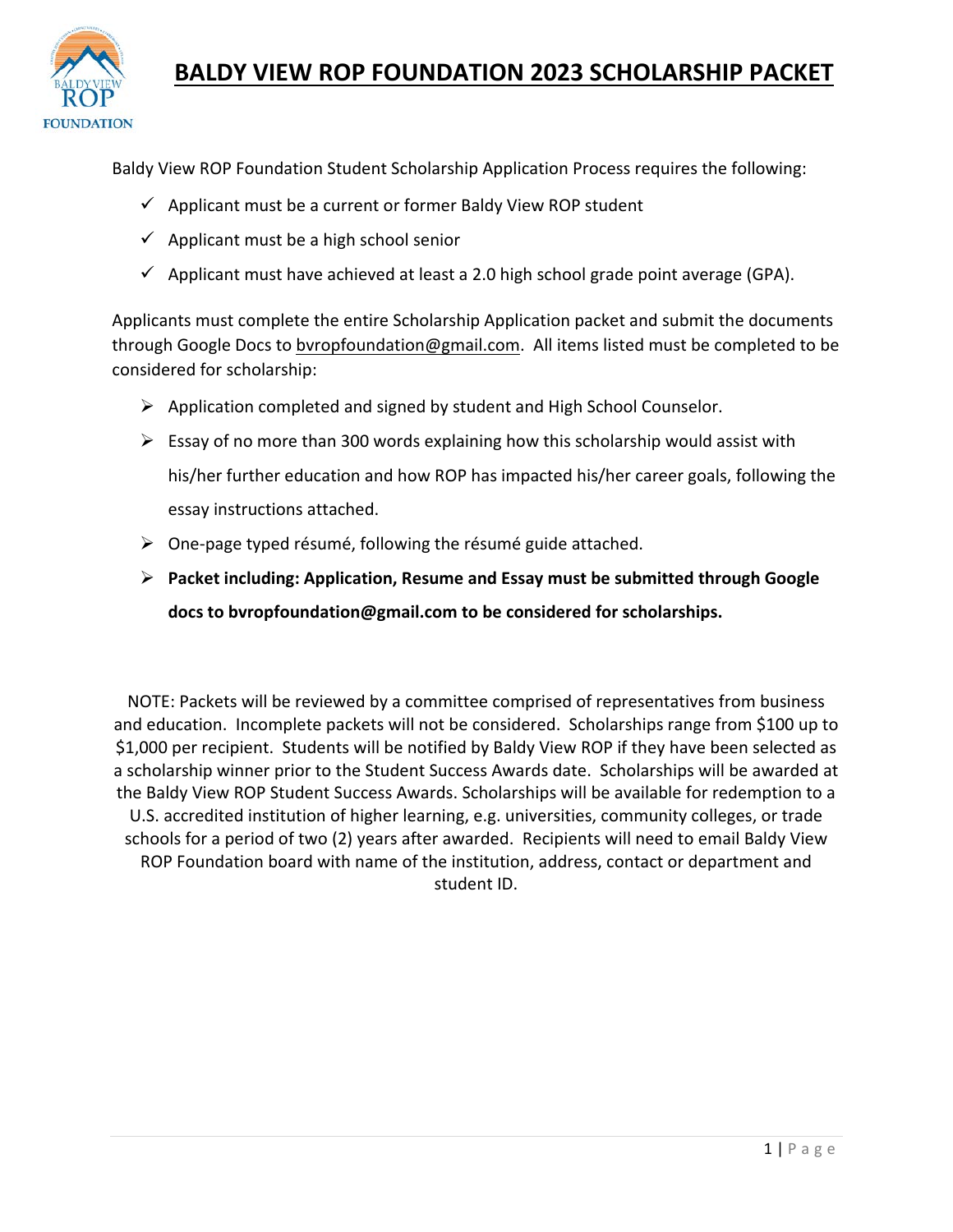**BALDY VIEW ROP FOUNDATION 2023 SCHOLARSHIP PACKET**



# **Baldy View ROP Foundation Student Scholarship Application – Deadline is February 17, 2023**

| NAME: and the state of the state of the state of the state of the state of the state of the state of the state of the state of the state of the state of the state of the state of the state of the state of the state of the                                                                                                                           |      |
|---------------------------------------------------------------------------------------------------------------------------------------------------------------------------------------------------------------------------------------------------------------------------------------------------------------------------------------------------------|------|
|                                                                                                                                                                                                                                                                                                                                                         |      |
|                                                                                                                                                                                                                                                                                                                                                         |      |
| Check one:                                                                                                                                                                                                                                                                                                                                              |      |
| HIGH SCHOOL If checked, please provide year of graduation:<br><b>ADULT STUDENT</b>                                                                                                                                                                                                                                                                      |      |
|                                                                                                                                                                                                                                                                                                                                                         |      |
|                                                                                                                                                                                                                                                                                                                                                         |      |
| Disclosure of Career Technical Education Information Permission is hereby granted to share<br>information regarding my Career Technical Education, including courses completed and areas of<br>competency, with employers, ROP teachers and the ROP office. I hereby declare the information<br>given is true and complete to the best of my knowledge. |      |
| <b>Signature of Applicant</b>                                                                                                                                                                                                                                                                                                                           | Date |
| For high school students only:                                                                                                                                                                                                                                                                                                                          |      |
| I certify that this student has achieved at least a 2.0 grade point average.                                                                                                                                                                                                                                                                            |      |
| Signature of High School Counselor                                                                                                                                                                                                                                                                                                                      | Date |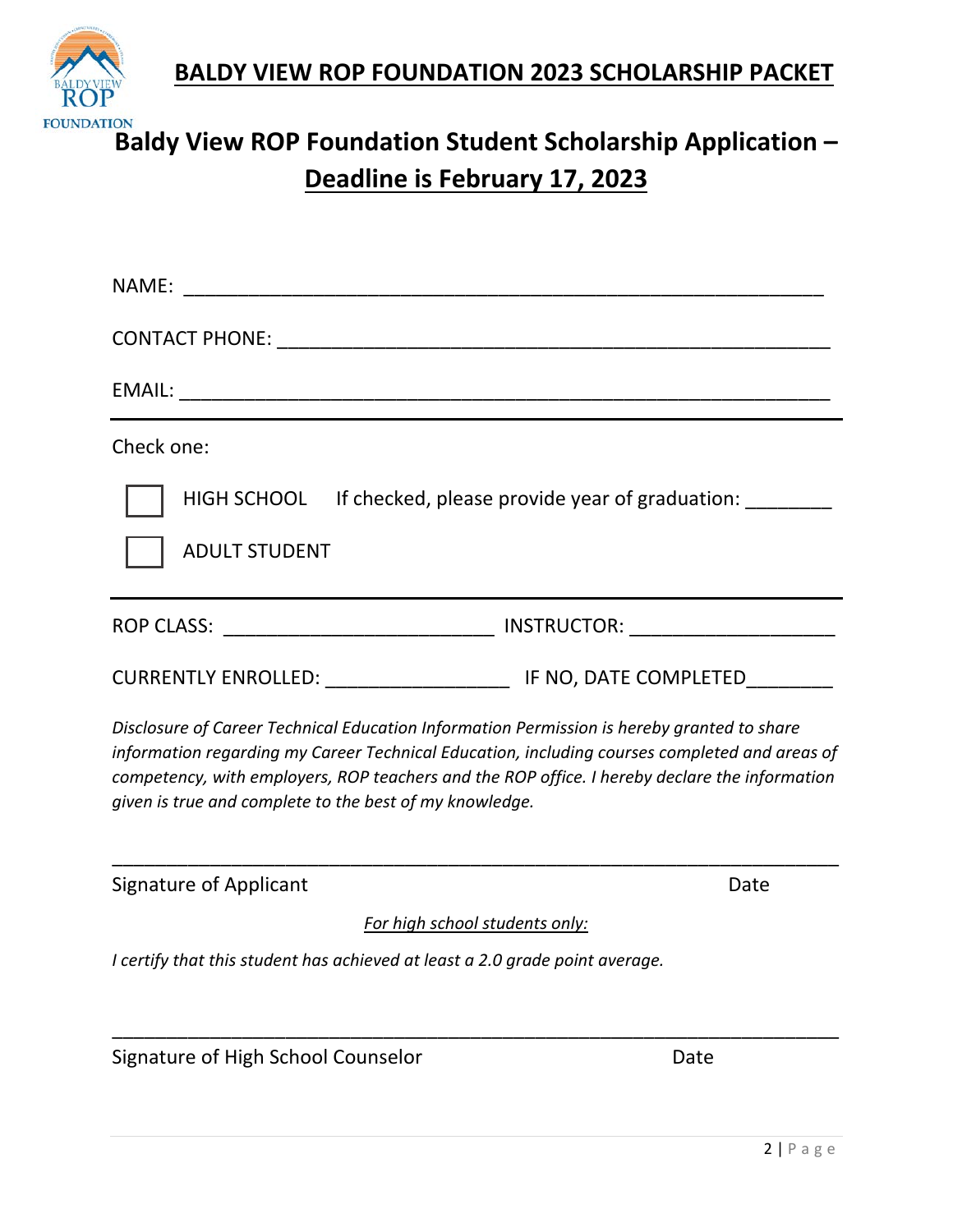

### **BALDY VIEW ROP FOUNDATION 2023 SCHOLARSHIP PACKET**

## **Baldy View ROP Foundation Student Scholarship Essay**

Each candidate is required to submit an essay telling the selection committee about themselves. Share why you chose to take a Baldy View ROP class and what class you selected. What did you take away from the experience and how has participating in ROP impacted your education and career goals. Lastly, how you would use this scholarship to further your education.

- $\triangleright$  Essays should be 300 words or less
- $\triangleright$  Must be double-spaced
- $\triangleright$  Must use 10-12-point font size
- $\triangleright$  Times, Helvetica or Arial styles only